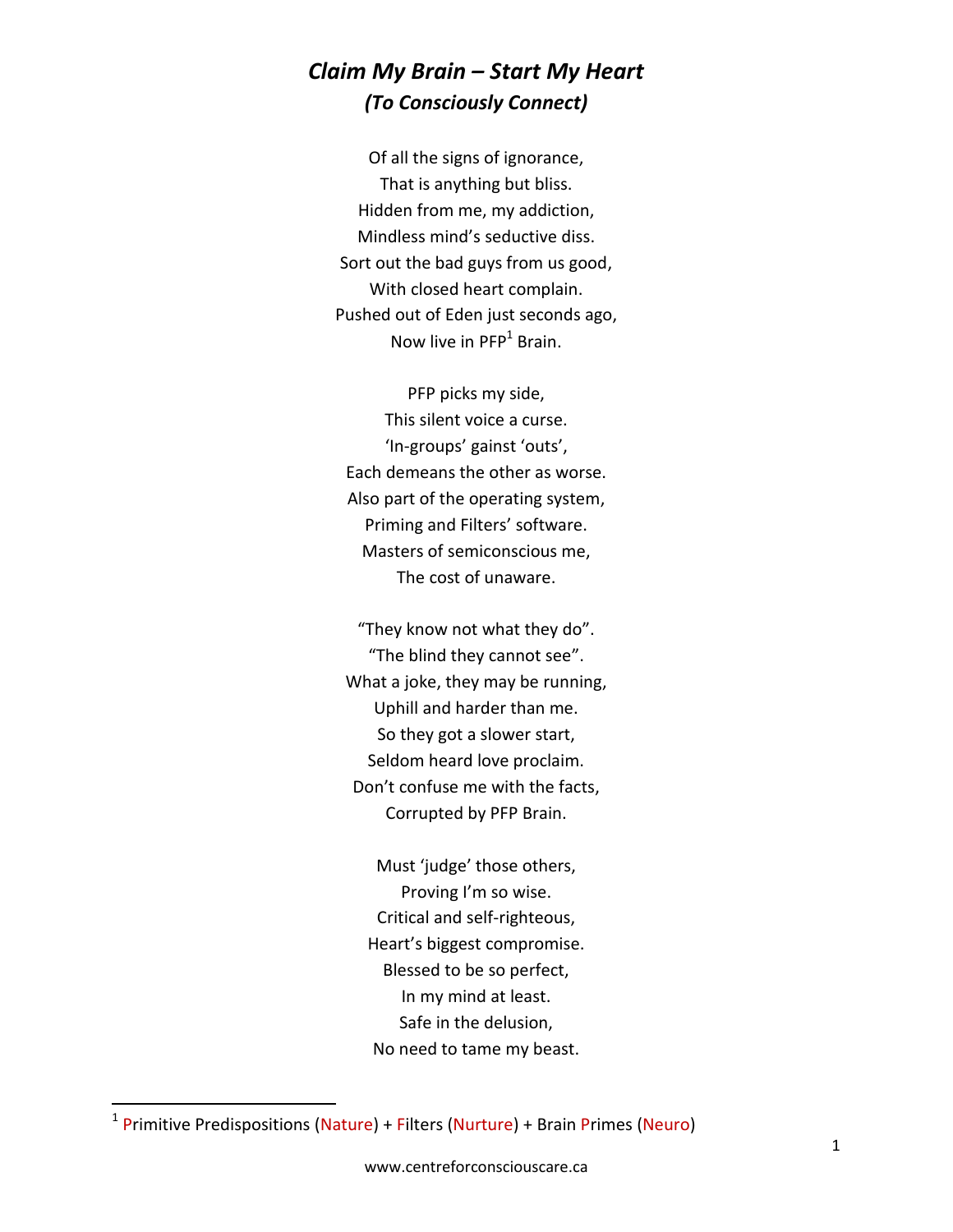To look at me you'll never know, What makes up my mind. Even I can't really say, The source of my unkind. Then first light of mindfulness, Learn PFP writes the song. Riffs played by driven B-FIT<sup>2</sup>, Endless binge off brain's bong.

Facts don't really matter much. It's feel that steals the dance. Mindless minds, ole shuffle and jive, Manipulates all circumstance. And the con goes deeper, The fix is so complete, The moment when I break the code, PFP hits delete.

As B-FIT practice awakens more, With passion fight evil ways, While also loving enemies. Their life, my work to raise. Truth forged in fires, Heat from life's pain. Dark made light by flames, Of burning PFP Brain.

Very slowly, see more each year, Illuminates my prison. Equanimity unlocks the doors, Some rightly claim 'arisen'. See other's troubled Tribal Heart, Evolved only to survive. Consciousness deep asleep, Seldom present, barely alive.

 $\overline{a}$ 

<sup>2</sup> **B**ody Sensations + **F**eelings + **I**mage Thoughts + **T**alk Thoughts – Unified Mindfulness